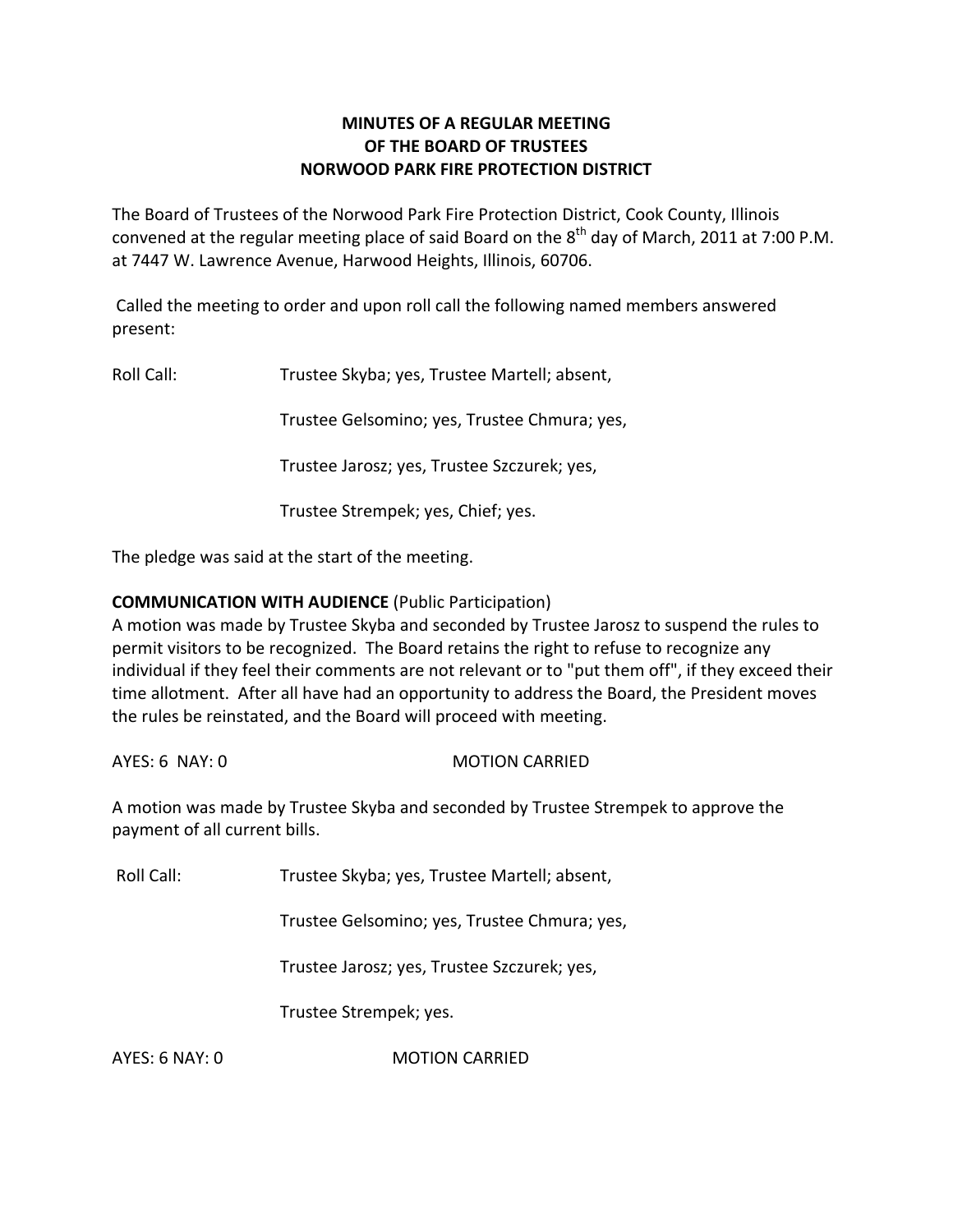A motion was made by Trustee Szczurek and seconded by Trustee Skyba to approve the minutes of the Regular meeting held on February  $8^{\text{th}}$ , 2011.

Roll Call: Trustee Skyba; yes, Trustee Martell; absent,

Trustee Gelsomino; yes, Trustee Chmura; yes,

Trustee Jarosz; abstain, Trustee Szczurek; yes,

Trustee Strempek; yes.

AYES: 6 NAY: 0 MOTION CARRIED

Trustee Martell arrived at 7:05 PM.

## **TREASURER'S REPORT**

# Schedule of Assets (Arising from Cash Transactions) February 28, 2011

#### Assets

| Checking and money market accounts (interest rate):      |                    |
|----------------------------------------------------------|--------------------|
| Plaza Bank checking (0.046%)                             | \$<br>676          |
| Plaza Bank money market (0.295%)                         | 613,344            |
| Plaza Bank checking- Public Education                    | 573                |
| Plaza Bank ambulance billing money market (0.295%)       | 203,742            |
| Plaza Bank-Medical 1003102                               | 2,848              |
| Suburban Bank & Trust                                    | 0                  |
| Total checking and money market accounts                 | 821,183            |
| Certificates of deposit (interest rate and maturity):    |                    |
| Scottrade Brokerage Account                              | 207,838            |
| Plaza Bank (1.40%, 03/02/11)                             | 608,371            |
| Parkway Bank and Trust (1.35% 05/10/11)                  | 517,749            |
| Plaza Bank (1.091% 01/17/12)                             | 121,551            |
| Plaza Bank (1.39% 03/18/11)                              | 411,593            |
| Plaza Bank (1.340% 06/23/11)                             | 460,194            |
| Belmont Bank (4.10% 05/21/11)                            | 486,801            |
| Parkway Bank and Trust (1.50% 07/07/11)                  | 349,636            |
| Total certificates of deposit                            | 3,163,693          |
| Total checking, money market and certificates of deposit | <u>\$3,984,876</u> |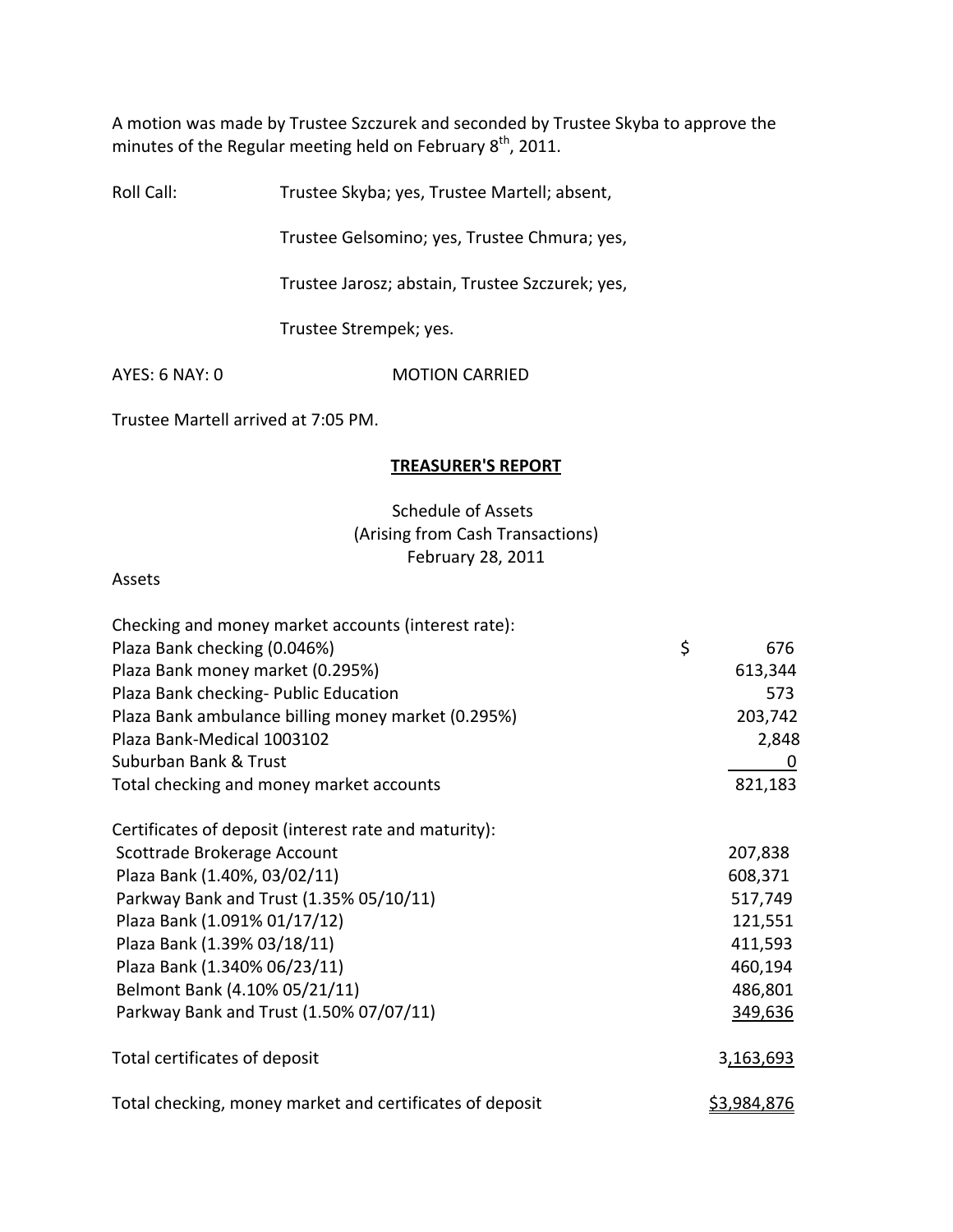There is a CD due on March 2<sup>nd</sup>, Trustee Martell wanted to possibly move the CD downstate, but it will remain at Plaza Bank. Discussion on different options as well as what they will do with Scottrade. The Board decided to move Scottrade money to a downstate bank possibly within the week. Trustee Martell wants to make sure there is collateral at Plaza Bank.

Motion by Trustee Skyba, seconded by Trustee Jarosz to approve the Treasurer's report as presented from the Financial Statement for February 2011**.**

| Roll Call:     | Trustee Skyba; yes, Trustee Martell; yes,    |  |  |
|----------------|----------------------------------------------|--|--|
|                | Trustee Gelsomino; yes, Trustee Chmura; yes, |  |  |
|                | Trustee Jarosz; yes, Trustee Szczurek; yes,  |  |  |
|                | Trustee Strempek; yes.                       |  |  |
| AYES: 7 NAY: 0 | <b>MOTION CARRIED</b>                        |  |  |

## **Chiefs Report:**

All Trustees received a copy of the alarm report.

All Trustees received a copy of the inspection report along with the list of completed inspections for this month.

The new Ambulance arrived today. The radios will be installed tomorrow and the rest of the equipment will be put on Thursday. We should have it in service by Friday. We have a credit of \$4,000 coming back to us due to the changes we made while in production.

If you look at your financial report we are at 81% of our overtime mostly due to W/C. We will have much more overtime when spring and summer come around. We have paid out approx. \$30,000 to cover the overtime for the men off on W/C. We have also received over \$7,000 from ITTF to cover overtime we sustained while men were in training. I met with Trustee Chmura and talked with Paul Smit and he is going to reclassify the reimbursements we have received this fiscal year. We have received a total of \$68,000 so far from W/C and this will be deducted in the salary line item. The \$7,000 from ITTF will be deducted from the OT line item. This will be a practice we will follow from now on. This will help us not to exceed our budget.

The dayroom floor is on the agenda, I sent a spreadsheet in your packets showing the prices of different vendors. It is the recommendation of the building and equipment committee to accept the bid from Touch of Beauty. The committee liked the idea of the 10 year warranty and the fact that they included installation. This would be a 1 or 2 day job and all we would have to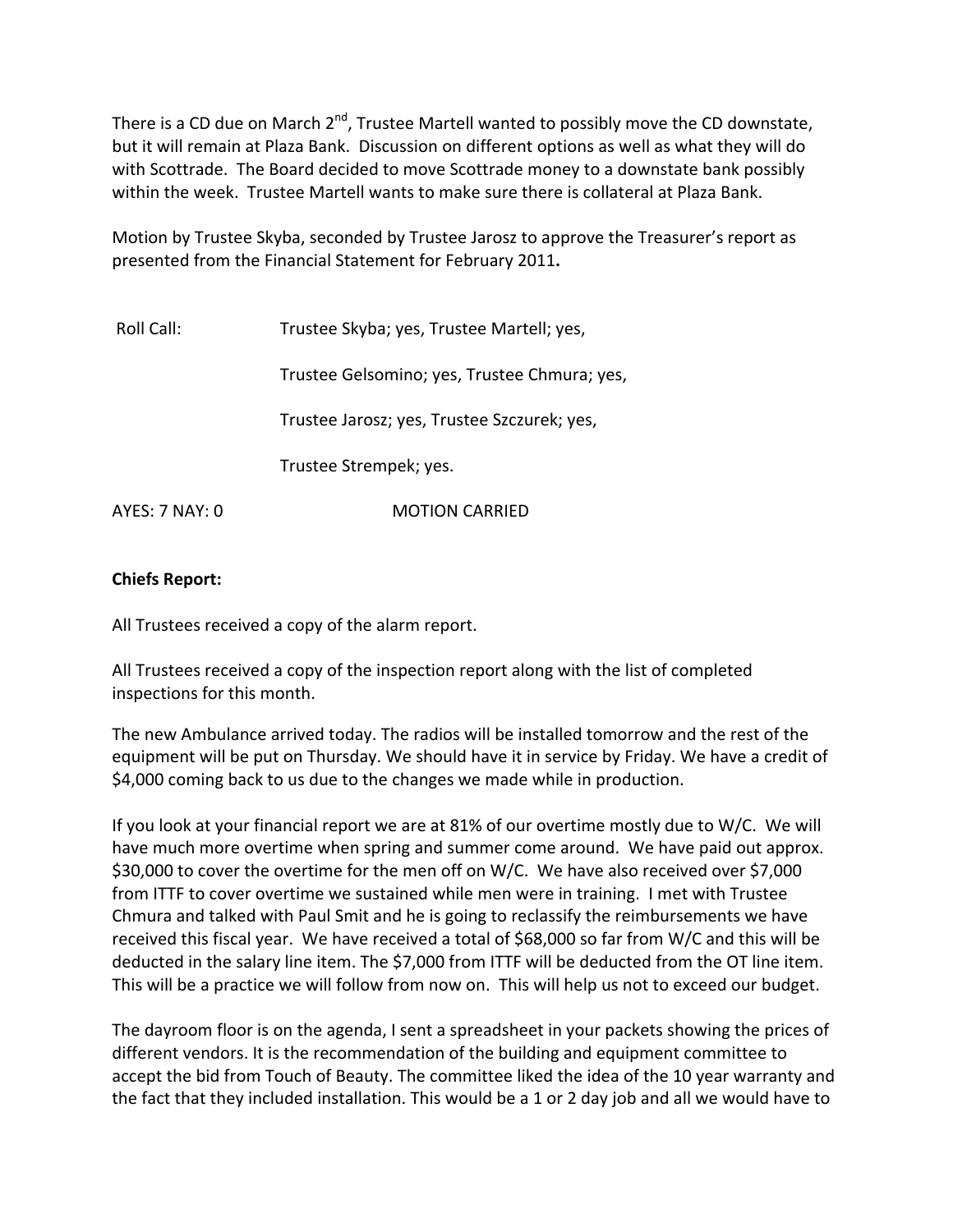do is take out the old carpet. They would also put in a vapor barrier which would help soundproof and cushion. They would finish off doorways, put in cove base and sand down some high spots in the concrete. Installation would be scheduled upon availability.

We still have 3 men on W/C, Cmdr. Carpino has now been on for 1 year. He is now going on 2/3 pay from W/C, he will be making up the 1/3 with his vacation and holiday time from last year that he was not able to take. Brad Virgils has requested pay for his vacation from 2010 that he was not able to take because of his injury. This is on the agenda.

Dental renewal is on the agenda, everybody received the email with all the comparisons. The two best quotes are our current company Ameritas and American General. There are some plan changes with American General.

Our health insurance renews on August  $1<sup>st</sup>$ , we are discussing moving our renewal date from August 1<sup>st</sup> to July 1<sup>st</sup> to coincide with the collective bargaining agreement. We need to write a letter requesting this change 60 days prior to July  $1^{st}$ . The negative is we would pay the new rate one month earlier than normal. Discussion with lining it up with the fiscal year and Collective Bargaining Agreement so we have the numbers going into negotiations. Trustees agree that it is a good idea and the letter will be sent requesting the change.

Deputy Chief Kovalcik and I will be attending the annual Fire Department Instructors Conference in Indianapolis from March 24<sup>th</sup> through the 26<sup>th</sup>. The shift Commanders will be in charge until we return.

Lieutenant Paul Striedl has been designated Shift Commander of the third shift. He is a 25 year veteran; he has been a Lt. for 12 years and acting as shift commander a couple of months a year. He is a hard working employee and does a very good job. I am happy to have him in this position.

Commissioner Kolaski discussed the resent Commissioner meeting; there are 107 confirmed applicants at this time. All commissioners will be attending the test dates. The list will be good for 2 years.

Discussion on possible grants for fire equipment or 0% loans. Nothing available at this time.

A motion was made by Trustee Skyba and seconded by Trustee Strempek to accept the Chiefs report as presented for February 2011.

AYES: 7 NAY: 0 MOTION CARRIED

**Presidents Report:**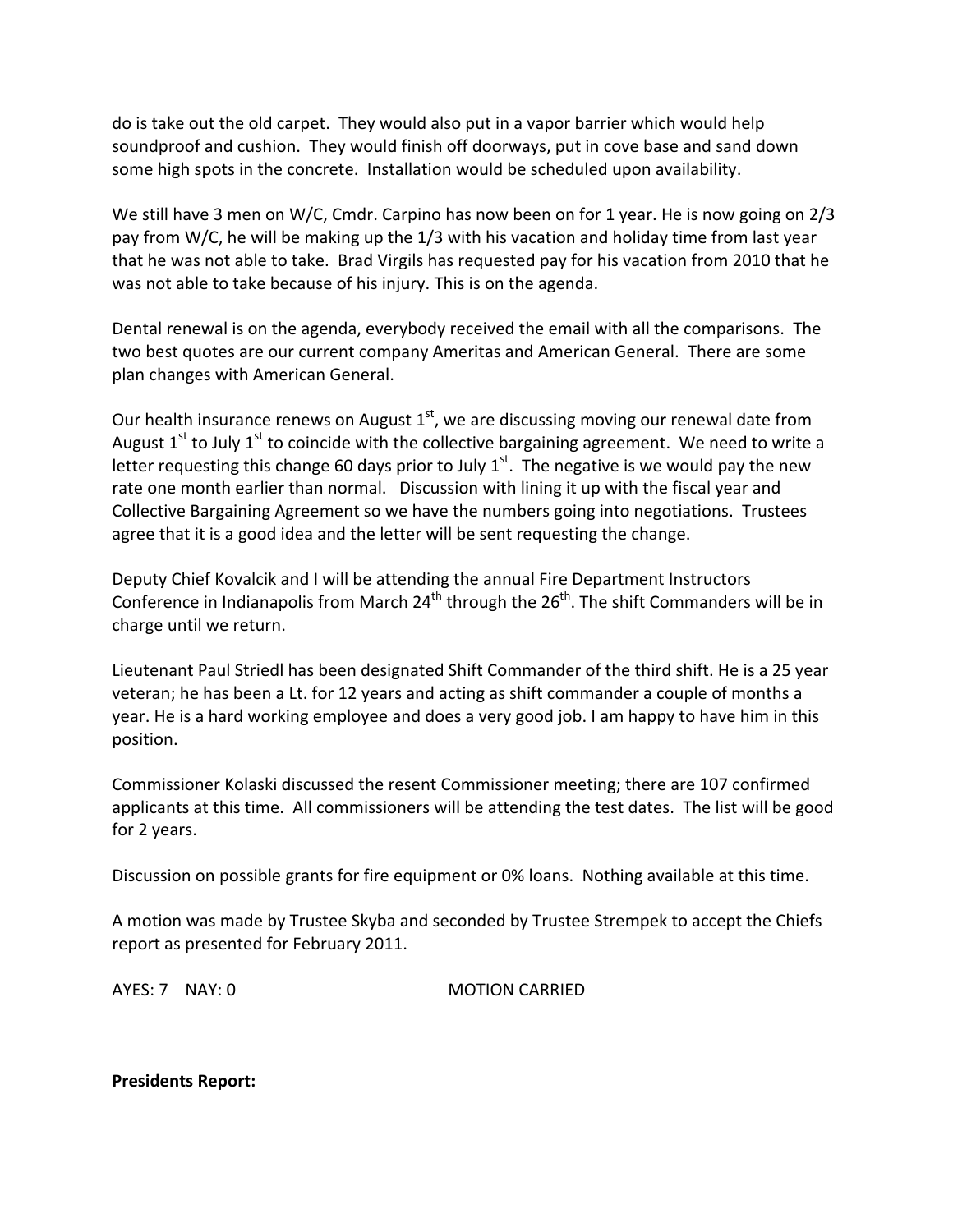Nothing to report.

## **Committee Reports:**

Finance Committee‐ Chairman Trustee Chmura stated getting ready to start looking at the budget in May.

Building and Equipment Committee‐ Chairman Trustee Gelsomino stated there is nothing at this time.

Technology and PR Media Committee‐ Chairman Trustee Strempek stated there is nothing at this time.

Policy Committee‐ Chairman Trustee Skyba stated there is nothing at this time.

Pension Fund- Trustee Martell stated there is nothing at this time.

## **Old Business:**

None.

#### **New Business**:

Motion by Trustee Martell and seconded by Trustee Skyba to approve the payout of sick time buyback to the following: Bradley Virgils‐ 84 hours \$2,372.40 Total buyback‐ \$2,372.40

Roll Call: Trustee Skyba; yes, Trustee Martell; yes, Trustee Gelsomino; yes, Trustee Chmura; yes, Trustee Jarosz; yes, Trustee Szczurek; yes, Trustee Strempek; yes.

AYES: 7 NAY: 0 **MOTION CARRIED**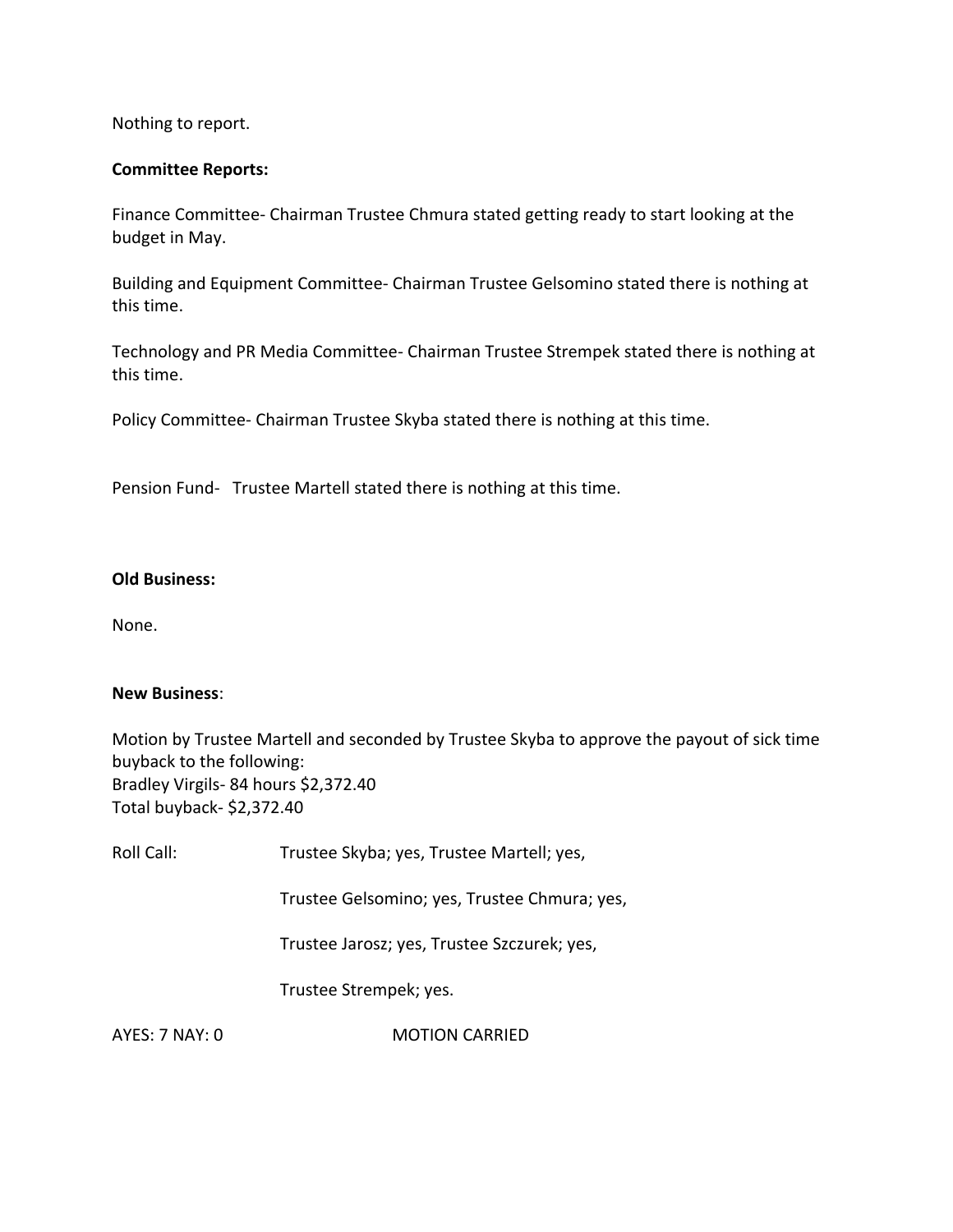Chief discussed that this has never been done before with buying out vacation days, in the past, we have carried over the vacation days to the next year. Discussion.

Motion by Trustee Martell and seconded by Trustee Gelsomino to approve the payout to Bradley Virgils for his remaining five (2010) vacation days totaling \$3,430.80 per his request.

Roll Call: Trustee Skyba; yes, Trustee Martell; yes, Trustee Gelsomino; yes, Trustee Chmura; yes, Trustee Jarosz; yes, Trustee Szczurek; yes, Trustee Strempek; yes. AYES: 7 NAY: 0 MOTION CARRIED

Motion by Trustee Gelsomino and seconded by Trustee Martell to approve the purchase of Prestige Flooring, including installation, for the Day Room from Touch of Beauty at a cost of \$5,025.00.

| Roll Call: | Trustee Skyba; yes, Trustee Martell; yes, |
|------------|-------------------------------------------|
|------------|-------------------------------------------|

Trustee Gelsomino; yes, Trustee Chmura; yes,

Trustee Jarosz; yes, Trustee Szczurek; yes,

Trustee Strempek; yes.

AYES: 7 NAY: 0 **MOTION CARRIED** 

Motion by Trustee Skyba and seconded by Trustee Martell to approve the proposal from Ameritas starting April 1<sup>st</sup>, 2011 for the Norwood Park Fire Protection District's Dental insurance policy.

Roll Call: Trustee Skyba; yes, Trustee Martell; yes,

Trustee Gelsomino; yes, Trustee Chmura; yes,

Trustee Jarosz; yes, Trustee Szczurek; yes,

Trustee Strempek; yes.

AYES: 7 NAY: 0 **MOTION CARRIED**